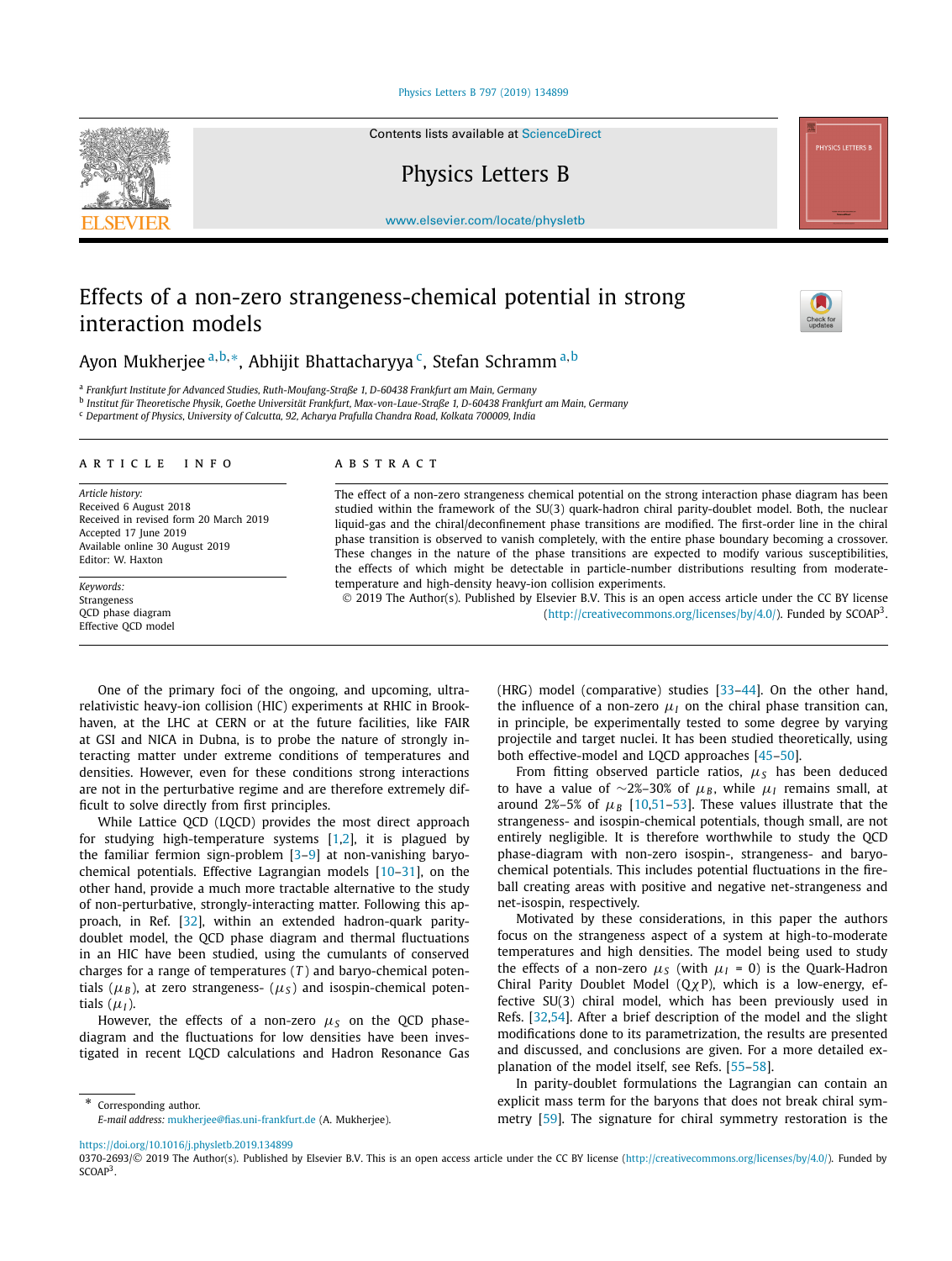<span id="page-1-0"></span>degeneracy of the usual baryons and their respective negativeparity partner states, which are grouped in doublets  $N = (N^+, N^-)$ as discussed in Refs. [\[59,60\]](#page-5-0). Taking into account the scalar and vector condensates in mean-field approximation, the resulting Lagrangian  $\mathcal{L}_B$  reads as [\[58\]](#page-5-0):

$$
\mathcal{L}_B = \sum_i (\bar{B}_i i \partial B_i) + \sum_i (\bar{B}_i m_i^* B_i) + \sum_i (\bar{B}_i \gamma_\mu (g_{\omega i} \omega^\mu + g_{\rho i} \rho^\mu + g_{\phi i} \phi^\mu) B_i) ,
$$
\n(1)

summing over the states of the baryon octet. The effective masses of the baryons (assuming the matter to be isospin-symmetric) are:

$$
m_{i\pm}^{*} = \sqrt{\left[ (g_{\sigma i}^{(1)} \sigma + g_{\zeta i}^{(1)} \zeta)^{2} + (m_{0} + n_{s} m_{s})^{2} \right]}
$$
  
 
$$
\pm g_{\sigma i}^{(2)} \sigma \pm g_{\zeta i}^{(2)} \zeta , \qquad (2)
$$

with  $g_i^{(j)}$ 's as the coupling constants of the baryons with the scalar fields  $\sigma$   $(\overline{\psi}\psi)$  and  $\zeta$   $(\overline{\langle s s \rangle})$ . In addition, there is an SU(3) symmetry-breaking mass term proportional to the strangeness, *ns* , of the respective baryon. Note that in the parity doublet model, there are two linear couplings of the scalar fields  $g_{\sigma}^{(1)}, g_{\zeta}^{(1)}$  to the baryonic fields, where the second one generates the mass splitting of the parity doublet states. In order to avoid introducing too many parameters, we assume that the splitting of the various baryon species and their respective parity partners has the same value for all baryons. The hyperonic vector interactions are tuned to generate phenomenologically acceptable optical potentials of the hyperons in ground-state nuclear matter. The relevant parameters have been tabulated in Ref. [\[32\]](#page-5-0). For the calculations done in this paper, the parametrization is kept similar to that used earlier, the only difference being the omission of the baryon decuplet, and other higher resonances, from the particle mixture, which simplifies the discussion without major quantitative changes.

In many-body systems, like those resulting from HICs, a chemical potential can be associated with each of the conserved charges of the system. In an HIC's case, the corresponding charges are the baryon-number, isospin and strangeness [\[61–](#page-5-0)[63\]](#page-6-0), because of the short time elapsed between the formation of the fireball and the chemical, and kinetic, freeze-outs, assuming strangeness equilibration. During this time, only strong interactions play an important role, while electroweak interactions are practically negligible. As first argued in Ref. [\[64\]](#page-6-0), strangeness might be abundantly produced in the deconfined phase through gluon-gluon fusion, during the early stages of the system's evolution. The strange quarks are later rapidly redistributed in the hadronic phase, via multi-mesonic interactions, when the system is close to the transition [\[65\]](#page-6-0).

Although the total strangeness of the entire system (fireball) remains zero throughout its formation and evolution, local distributions of non-zero strangeness (and anti-strangeness) regions could be formed as a result of fluctuations, resulting in a non-uniform distribution of strangeness within the system [\[66–69\]](#page-6-0). These local sub-systems can be considered as being in thermal equilibrium with the rest of the system; since they are considerably smaller in size compared to the entire system. Thus, they can be adequately described by a grand-canonical ensemble.

The pressure (*P* ) for such a thermalised system can be written as:

$$
P = -E + TH + \sum_{j} (B_j \mu_{B_j} + S_j \mu_{S_j} + I_j \mu_{I_j}), \qquad (3)
$$

with *E*, *T*, *H*,  $\mu$ ,  $B_i$ ,  $S_i$  and  $I_i$  representing the energy, temperature, entropy, chemical potential, baryon-number, strangeness and



**Fig. 1.**  $T - \mu_B$  phase-diagram, showing the LG and chiral transitions at  $\mu_S = 0$  and −185 MeV.

isospin, respectively, of the different particle species; and the relative sign between *B* and *S* being always negative. In the quark phase, strange-quarks (or anti-quarks) carry a baryon number of 1*/*3 (or −1*/*3).

For the purpose of this paper isospin effects are not considered and Eqn. (3) reduces to:

$$
P = -E + TH + \sum_{j} (B_j \mu_{B_j} + S_j \mu_{S_j}) .
$$
 (4)

Due to a non-zero  $\mu_S$ , depending on the sign, hyperon thresholds are lowered to values below, or close to, the masses of the non-strange baryons. Thus, the hyperonic particles appear in the system at smaller values of  $\mu_B$ , as compared to the case of  $\mu_S = 0$ . The hyperons produced have two non-zero quantum numbers (*B <sup>j</sup>* and  $S_j$ ) and chemical potentials ( $\mu_{B_j}$  and  $\mu_{S_j}$ ). These changes naturally drive the first-order, nuclear Liquid-Gas (LG) transition to lower values of  $\mu_B$ , as shown in Fig. 1. At  $\mu_S = -185$  MeV, not only is the LG transition line shifted to the left, but also its critical end-point ( $T_{\text{CEP}}$ ,  $\mu_{B_{\text{CEP}}}$ ) is lowered along the *T*-axis; from 15 MeV (for  $\mu$ <sub>S</sub> = 0 MeV) to 8 MeV (for  $\mu$ <sub>S</sub> = -185 MeV), weakening the phase boundary to a crossover, earlier than that with a vanishing  $\mu<sub>S</sub>$ . It is also evident from the figure that the chiral first-order transition weakens with larger negative values of  $\mu<sub>S</sub>$  and disappears completely below  $\mu$ <sub>S</sub> = −185 MeV, giving way to a smooth crossover transition, for the full range of temperatures.

In Fig. [2](#page-2-0) the normalised scalar field  $(\sigma/\sigma_0)$  is plotted as a function of  $\mu_B$  at  $T = 0$  MeV. One can observe that the chiral first-order transition actually vanishes at  $\mu$ <sub>S</sub> = −175 MeV. As can be seen in Figs. [3,](#page-2-0) [4,](#page-2-0) [5](#page-2-0) and [6,](#page-2-0) the chiral condensate is intimately related to the net-baryon density, and hence, the change in either variable can be used to define the transition [\[32](#page-5-0)[,70–72\]](#page-6-0). From the figures, one arrives at the immediate conclusion that, with increasing  $|\mu_S|$ , these quantities exhibit progressively shallower jumps near the transition, pointing to a weakening of the first-order phase transition. The increase of higher-mass hyperons in the hadronic phase reduces the relative abundance of the lowermass, non-strange baryons (Figs. [3](#page-2-0) and [4\)](#page-2-0). Fig. [5](#page-2-0) shows that the strange-quark degrees-of-freedom, already present in the system before the transition (in the hadronic phase), increase, with an increase in  $|\mu_S|$ ; causing the relative contribution of the lighter, non-strange quark degrees-of-freedom to decrease (Fig. [6\)](#page-2-0). By significant couplings to the much stiffer strange-quark condensate *ζ* , the hyperons gradually push the chiral transition to higher values of  $\mu_B$ . Since the transition is signalled by an abrupt decrease in  $\sigma$ , to which the nucleons couple more strongly, a lower concentration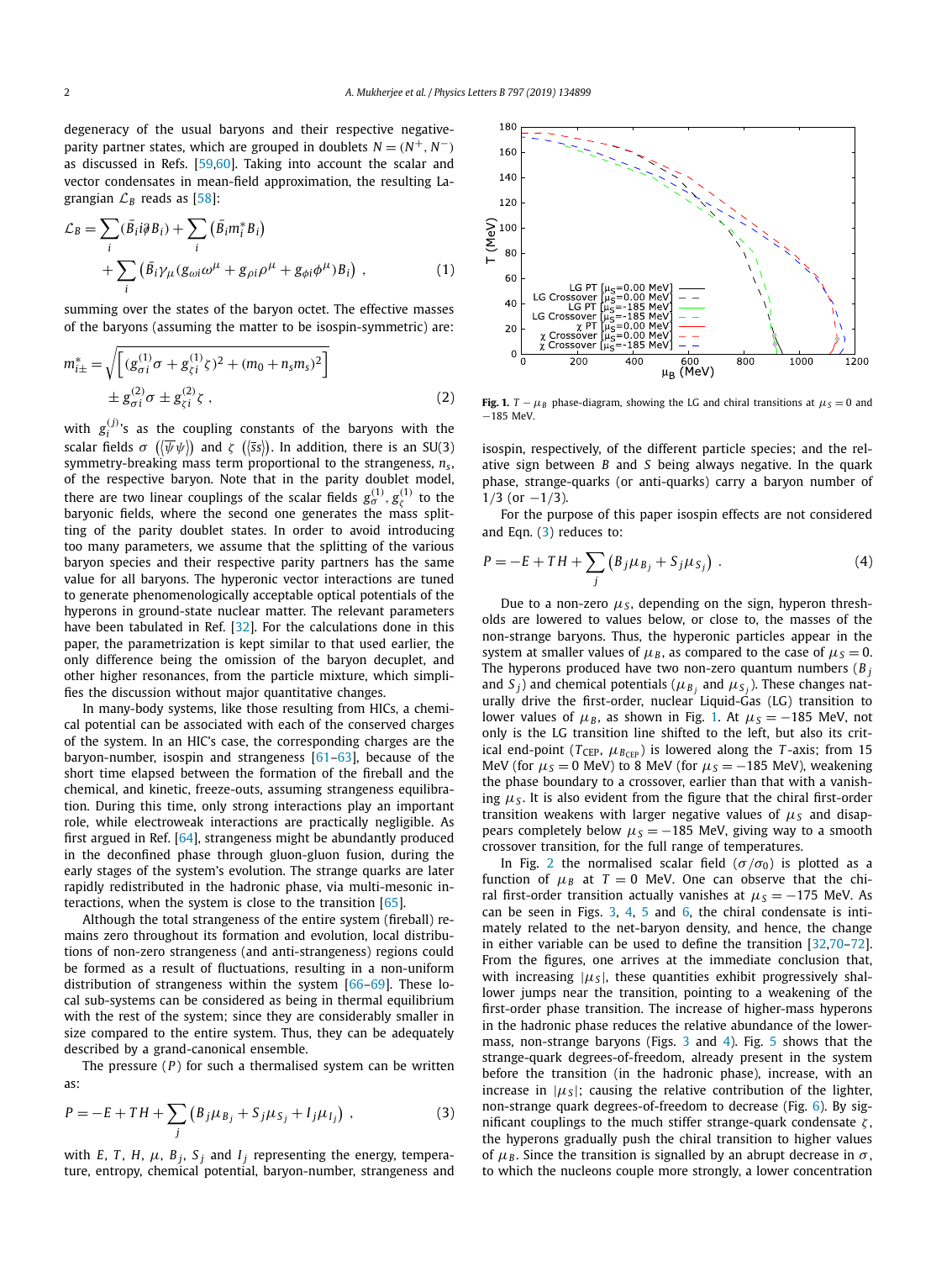<span id="page-2-0"></span>

**Fig. 2.** Normalised chiral condensate, as a function of  $\mu_B$ , for different values of  $\mu_S$ , at  $\overline{T} = 0$ .



Fig. 3. Relative abundance of hyperons, as a function of  $\mu_B$ , for different values of  $\mu_S$ , at  $T = 0$ .

of these non-strange baryons at moderate  $\mu_B$  causes the hadronic phase to survive much longer than that for a vanishing  $\mu_S$ . Moreover, this suppression of the non-strange baryons causes a smoothing of the transition, even at lower values of  $|\mu<sub>S</sub>|$ , as seen in Fig. 2. When the concentration of strange-quarks in the hadronic phase increases further, with higher values of  $|\mu_5|$  (Fig. 5), the degreesof-freedom do not change as drastically across the chiral transition, resulting in a smooth crossover, instead of a sharp first-order, for all strangeness-chemical potentials  $\leq -175$  MeV and temperatures  $\geq$ 0 MeV.

In Figs. [7](#page-3-0) and [8,](#page-3-0) the strangeness fraction  $(f<sub>S</sub>)$ ; defined as:

$$
f_S = \frac{\rho_B^S}{\rho_B} \tag{5}
$$

is plotted against  $\mu_B$ , at different temperatures, for  $\mu_S = -185$ MeV and 0 MeV, respectively. The baryon number density  $\rho_B^S$  includes contributions from both quarks and baryons. In Figs. [9](#page-3-0) and [10,](#page-3-0) the relative abundances of the strange-quarks and hyperons are plotted, while in Figs. [11](#page-3-0) and [12,](#page-4-0) the normalised particle-numberdensities; for all quarks and baryons, at different temperatures; are plotted against  $\mu_B$ , for constant values of  $\mu_S$  (−185 MeV and 0 MeV, respectively). The normalisation is done using the nuclear saturation density  $\rho_0 = 0.15$  fm<sup>-3</sup>.

As is amply evident from Fig. [8,](#page-3-0) for  $\mu$ <sub>S</sub> = 0, the system lacks the rich structure, at lower temperatures, visible in Fig. [7.](#page-3-0) Moreover,



**Fig. 4.** Relative abundance of non-strange baryons, as a function of  $\mu_B$ , for different values of  $\mu_S$ , at  $T = 0$ .



**Fig. 5.** Relative abundance of strange-quarks, as a function of  $\mu_B$ , for different values of  $\mu_S$ , at  $T = 0$ .



Fig. 6. Relative abundance of non-strange quarks, as a function of  $\mu_B$ , for different values of  $\mu_S$ , at  $T = 0$ .

the curve for  $T = 0$  MeV in this figure is buried beneath the  $T =$ 20 MeV curve. So there is no evidence of any structure between the temperatures 0 and 20 MeV; as corroborated by Fig. [10.](#page-3-0)

In Fig. [7,](#page-3-0) the  $T = 0$  MeV curve begins exactly after the firstorder LG transition, at  $\mu_B \sim 920$  MeV. This sudden appearance of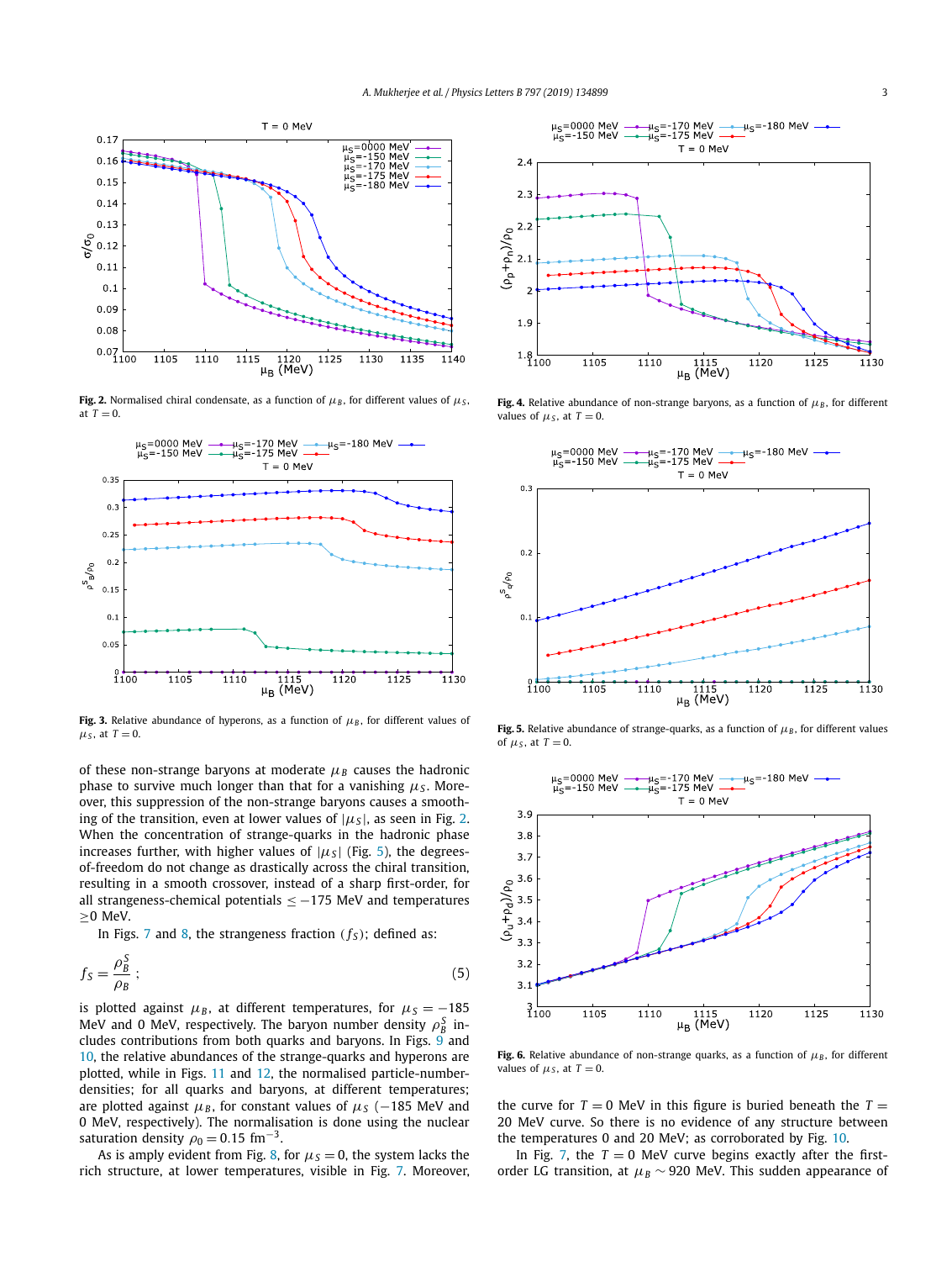<span id="page-3-0"></span>

**Fig. 7.** Strangeness fraction, as a function of  $\mu_B$ , for different values of *T*, at  $\mu_S$  = −185 MeV.







**Fig. 9.** Relative abundances of strange-quarks and hyperons, as functions of  $\mu_B$ , for different values of *T*, at  $\mu$ <sub>*S*</sub> = −185 MeV.

strangeness can be attributed to the introduction of the  $\Lambda$  and  $E$  hyperons to the system – along with other baryons – as can be seen in Fig. 9, thereby making both  $\rho_B^S$  and  $\rho_B$  non-zero. The shoulder-like dip at  $\mu_B \sim 940$  MeV is the result of the early onset of the up- and down-quarks, as seen in Fig. 11.

For the  $T = 12$  and 20 MeV curves in Fig. 7,  $f_s$  decreases drastically after the LG transition. This is because, right after the



**Fig. 10.** Same as Fig. 9, at  $\mu$ <sub>S</sub> = 0 MeV. The curves corresponding to temperatures less than 60 MeV are negligibly close to zero and have not been shown.



**Fig. 11.** Relative abundances of quarks and baryons, as functions of  $\mu_B$ , for different values of *T*, at  $\mu$ <sub>S</sub> = −185 MeV.

transition, there is a sudden rise in  $\rho_B$ , while the strange-particle contribution  $\rho_B^S$  does not rise as much, due to the higher masses of the hyperons, which change relatively less strongly across the transition. This drives down the fraction of strangeness in the system, which is slowly revived as the hyperons start increasing in abundance with increasing  $\mu_B$ , as is evident from the gradual rise of  $\rho_B^S$ , for  $T = 12$  and 20 MeV, in Fig. 9. With the appearance of the up- and down-quarks (Fig. 11), at around  $\mu_B \sim 1000$  MeV,  $f_S$ again experiences a slight dip in value. The third and final dips, observed at  $\mu_B \sim 1140$  MeV, are caused by the chiral crossover transition (Fig. [1\)](#page-1-0), which is not as sharp compared to the nuclear LG transition. As seen in Figs. 9 and 11, the quarks start dominating the composition of the system, as  $\mu_B$  increases, from this point onward.

The kink in the  $T = 60$  MeV curve (Fig. 7) is caused by the chiral crossover transition, as evident from Figs. [1,](#page-1-0) 9 and 11. Expectedly, after the transition into the quark sector, the relative abundance of baryons decreases w.r.t. quarks; only in this case, the decrement is much smoother, and smaller, as compared to a firstorder transition. The pronounced change in the relative abundance of the quarks observed in Fig. 11, at this temperature is due the interplay between the two different chemical potentials,  $\mu_S$  and  $\mu_B$ , and the temperature.

For  $T = 100$  and 175 MeV, the respective chiral crossover transitions occur at  $\mu_B \sim 840$  and 0 MeV (cf. Fig. [1\)](#page-1-0). As expected, the corresponding  $f_s$  curves in Fig. 7 are monotonously increasing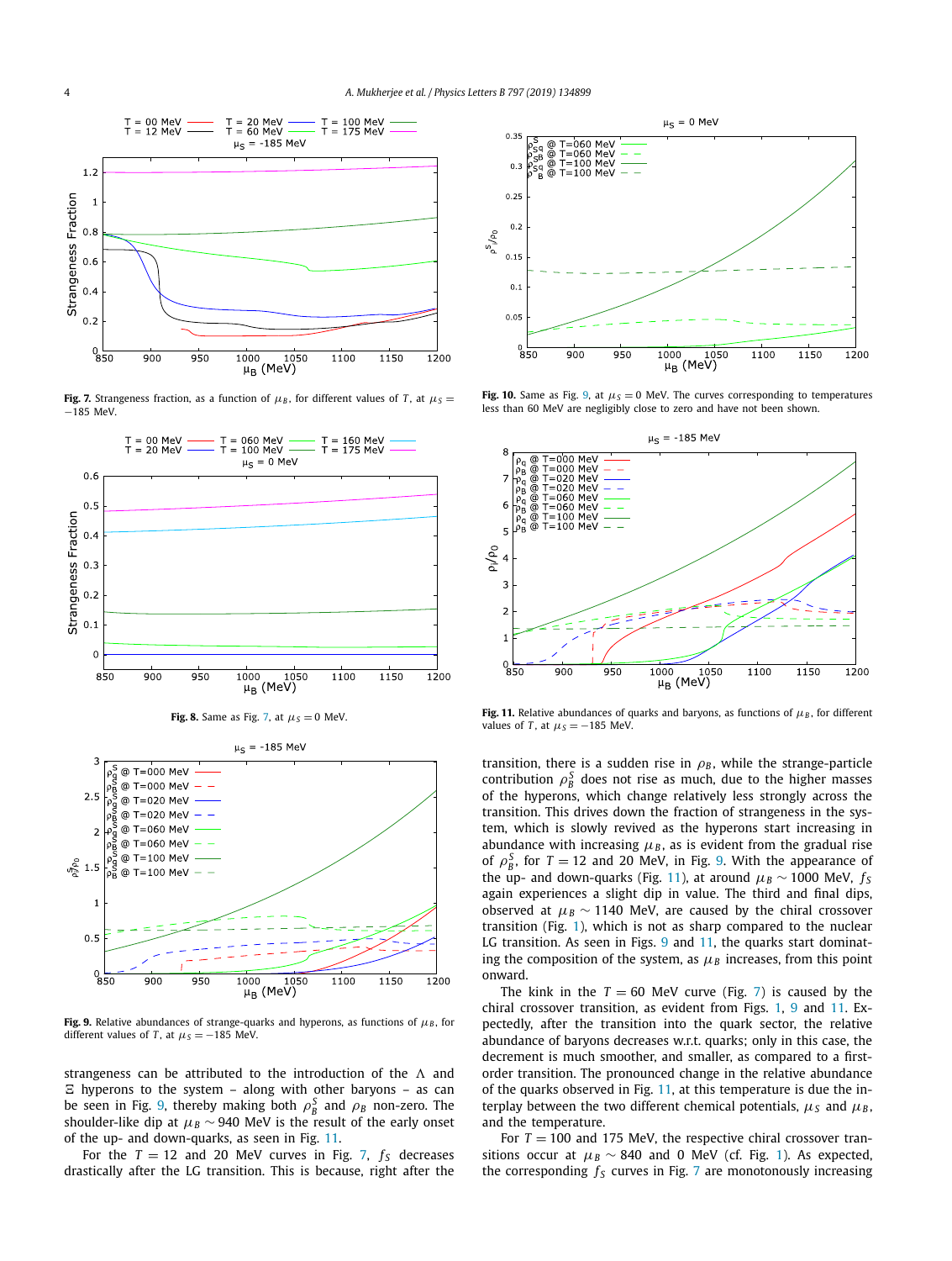<span id="page-4-0"></span>





**Fig. 13.** Critical end-point temperature, for the chiral transition, as a function of *μ<sup>S</sup>* .

functions of  $\mu_B$ , for the range of values (850–1200 MeV) considered.

The figures, in addition to showing the disappearance of the chiral first-order transition at higher *μ<sup>S</sup>* values, showcase the effect that  $\mu$ <sub>S</sub> has on the system as a whole. The fraction of strangeness in the system, driven by the growing relative abundance of the hyperons and strange-quarks, increases rapidly with  $\mu$ <sup>B</sup> in Figs. [7,](#page-3-0) [9](#page-3-0) and [11.](#page-3-0) They also grow to much higher values, as compared to what they attained with a zero strangeness-chemical potential, for similar values of  $\mu$ <sup>B</sup> (Figs. [10](#page-3-0) and 12). A non-zero  $\mu$ <sub>S</sub> also results in an early onset of the aforementioned strangeparticles, as evidenced by the shifting of the kink; corresponding to the chiral transition; in Fig. [7,](#page-3-0) to progressively lower values of  $\mu$ <sub>*B*</sub>, with an increase in temperature.

In the case of  $\mu$ <sub>S</sub> = 0 MeV, the strangeness-fraction is observed to be either monotonously increasing, or remaining fairly constant, with  $\mu_B$ ; for all temperatures in Fig. [8.](#page-3-0) This is to be expected, however, since from Figs. [10](#page-3-0) and 12, it is clear that the transitions are primarily driven by the changes in the relative abundances of the non-strange quarks and baryons. But, even in this case, with an increase in temperature, strange-particles with baryon numbers do start to come in due to strange-mesons, in particular kaons. This explains the existence of a non-zero  $f_s$ , which increases with an increase in temperature of the system, for a zero strangenesschemical potential. The slight dip in  $f_s$ , at  $T = 60$  MeV, is again caused by a sudden increase in  $\rho_B$  across the chiral transition (Fig. [1\)](#page-1-0), with  $\rho_B^S$  not being able to change as rapidly.

In Fig. 13, the critical end-point temperature is plotted as a function of  $\mu_S$ . As expected, a considerable, gradual decrease in  $T_{\text{CEP}}$  is observed, with an increase in the magnitude of  $\mu$ <sub>S</sub>. This re-emphasises the fact that the strangeness-chemical potential directly affects the LG and chiral transitions. The hadronic phase is dominated by hyperons, as  $\mu<sub>S</sub>$  increases in magnitude, suppressing other baryons and resulting in an early onset of both light (*u*and *d*-) and strange quarks; which go on to become a quark state at hight densities.

In conclusion, in this model investigation of quark-hadron systems, one could see that the QCD phase diagram can be significantly affected by a non-zero strangeness-chemical potential, changing the chiral transition from a first-order to a smooth crossover. The critical endpoint in this model appears at low temperatures, which makes such an effect difficult to be directly observed in heavy-ion collisions, but it could have an impact in the higher-temperature smooth transition region as well. Another strangeness-enriched situation is the beta-equilibrated matter in a neutron star, which was investigated in Ref. [\[54\]](#page-5-0).

A related study could include explicit isospin effects on the behaviour of high-density and high-temperature QCD systems and the role that isospin plays in the system evolution. The fact that non-uniform distributions of isospin in the system are usually very small, is partly compensated by the possibility of experimentally measurable observables. These non-zero isospin-chemical potential effects, and their consequences as experienced by the Q*χ*P model, will be investigated in upcoming projects.

The authors would like to thank the Board of Research in Nuclear Sciences (BRNS), India; the Helmholtz International Centre (HIC) for FAIR, the Bundesministerium für Bildung und Forschung (BMBF, Projectnummer: 05P2015), Germany and the Linkage programme of the Alexander von Humboldt foundation, Germany; for their support. They would also like to express their gratitude towards Dr. J. Steinheimer, for his help with the discussions. The calculations for this paper were carried out at the Center for Scientific Computing (CSC) in Frankfurt, Germany.

#### **References**

- [1] R.A. Soltz, C. DeTar, F. Karsch, S. Mukherjee, P. Vranas, Lattice QCD thermodynamics with physical quark masses, Annu. Rev. Nucl. Part. Sci. 65 (2015) 379–402, <https://doi.org/10.1146/annurev-nucl-102014-022157>, arXiv: 1502.02296.
- [2] S. Borsanyi, Z. Fodor, C. Hoelbling, S.D. Katz, S. Krieg, K.K. Szabo, Full result for the QCD equation of state with 2+1 flavors, Phys. Lett. B 730 (2014) 99–104, <https://doi.org/10.1016/j.physletb.2014.01.007>, arXiv:1309.5258.
- [3] G. Aarts, L. Bongiovanni, E. Seiler, D. Sexty, Some remarks on Lefschetz thimbles and complex Langevin dynamics, J. High Energy Phys. 10 (2014) 159, [https://](https://doi.org/10.1007/JHEP10(2014)159) [doi.org/10.1007/JHEP10\(2014\)159](https://doi.org/10.1007/JHEP10(2014)159), arXiv:1407.2090.
- [4] G. Aarts, E. Seiler, D. Sexty, I.-O. [Stamatescu,](http://refhub.elsevier.com/S0370-2693(19)30621-5/bib41617274733A32303136626472s1) On complex Langevin dynamics and zeroes of the measure II: fermionic determinant, PoS [LATTICE2016](http://refhub.elsevier.com/S0370-2693(19)30621-5/bib41617274733A32303136626472s1) (2016) 092, [arXiv:1611.02931.](http://refhub.elsevier.com/S0370-2693(19)30621-5/bib41617274733A32303136626472s1)
- [5] G. Aarts, E. Seiler, D. Sexty, I.-O. Stamatescu, Complex Langevin dynamics and zeroes of the fermion determinant, J. High Energy Phys. 05 (2017) 044, [https://](https://doi.org/10.1007/JHEP05(2017)044) [doi.org/10.1007/JHEP05\(2017\)044](https://doi.org/10.1007/JHEP05(2017)044), Erratum: J. High Energy Phys. 01 (2018) 128, [https://doi.org/10.1007/JHEP01\(2018\)128](https://doi.org/10.1007/JHEP01(2018)128), arXiv:1701.02322.
- [6] A. Alexandru, G. Basar, P.F. Bedaque, G.W. Ridgway, N.C. Warrington, Sign problem and Monte Carlo calculations beyond Lefschetz thimbles, J. High Energy Phys. 05 (2016) 053, [https://doi.org/10.1007/JHEP05\(2016\)053](https://doi.org/10.1007/JHEP05(2016)053), arXiv: 1512.08764.
- [7] A. [Alexandru,](http://refhub.elsevier.com/S0370-2693(19)30621-5/bib416C6578616E6472753A32303137646377s1) G. Bergner, D. Schaich, U. Wenger, Solution of the sign problem in the Potts model at fixed fermion number, [arXiv:1712.07585.](http://refhub.elsevier.com/S0370-2693(19)30621-5/bib416C6578616E6472753A32303137646377s1)
- [8] K.N. Anagnostopoulos, T. Azuma, J. Nishimura, A practical solution to the sign problem in a matrix model for dynamical compactification, J. High Energy Phys. 10 (2011) 126, [https://doi.org/10.1007/JHEP10\(2011\)126,](https://doi.org/10.1007/JHEP10(2011)126) arXiv:1108.1534.
- [9] K.N. Anagnostopoulos, T. Azuma, Y. Ito, J. Nishimura, S.K. Papadoudis, Complex Langevin analysis of the spontaneous symmetry breaking in dimensionally reduced super Yang-Mills models, J. High Energy Phys. 02 (2018) 151, [https://](https://doi.org/10.1007/JHEP02(2018)151) [doi.org/10.1007/JHEP02\(2018\)151](https://doi.org/10.1007/JHEP02(2018)151), arXiv:1712.07562.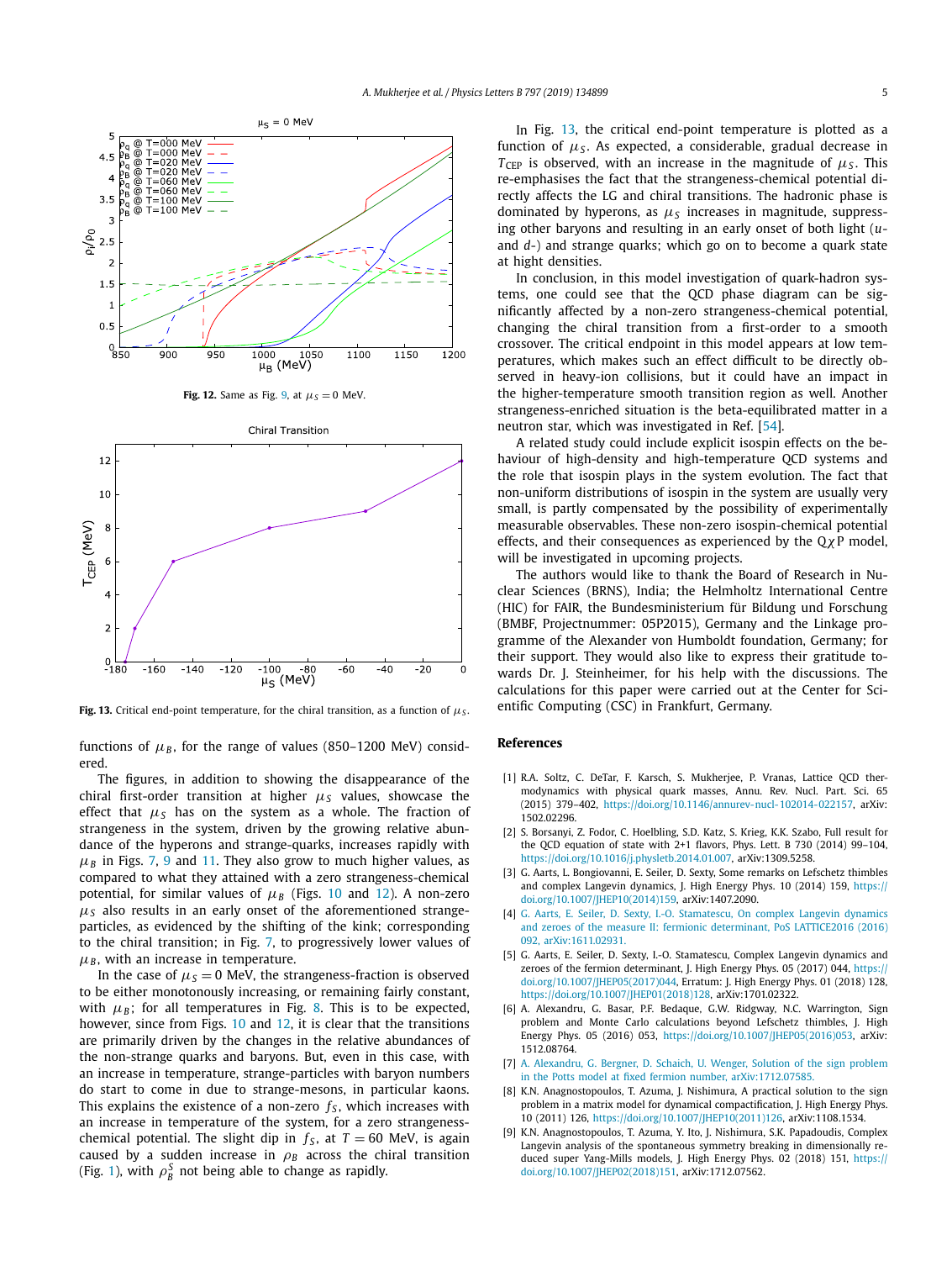- <span id="page-5-0"></span>[10] P. Braun-Munzinger, K. Redlich, J. Stachel, Particle Production in Heavy Ion Collisions, World Scientific, 2011, pp. 491–599, URL, [https://www.worldscientific.](https://www.worldscientific.com/doi/abs/10.1142/9789812795533_0008) [com/doi/abs/10.1142/9789812795533\\_0008](https://www.worldscientific.com/doi/abs/10.1142/9789812795533_0008).
- [11] C. Ratti, M.A. Thaler, W. Weise, Phases of OCD: lattice thermodynamics and a field theoretical model, Phys. Rev. D 73 (2006) 014019, [https://doi.org/10.1103/](https://doi.org/10.1103/PhysRevD.73.014019) [PhysRevD.73.014019,](https://doi.org/10.1103/PhysRevD.73.014019) arXiv:hep-ph/0506234.
- [12] P.N. Meisinger, M.C. Ogilvie, Chiral symmetry restoration and Z(N) symmetry, Phys. Lett. B 379 (1996) 163–168, [https://doi.org/10.1016/0370-2693\(96\)](https://doi.org/10.1016/0370-2693(96)00447-9) [00447-9,](https://doi.org/10.1016/0370-2693(96)00447-9) arXiv:hep-lat/9512011.
- [13] R. [Casalbuoni,](http://refhub.elsevier.com/S0370-2693(19)30621-5/bib436173616C62756F6E6931393834s1) D. Dominici, R. Gatto, Effective Lagrangian description of the possible strong sector of the [standard](http://refhub.elsevier.com/S0370-2693(19)30621-5/bib436173616C62756F6E6931393834s1) model, Phys. Lett. B 147 (6) (1984) [419–424.](http://refhub.elsevier.com/S0370-2693(19)30621-5/bib436173616C62756F6E6931393834s1)
- [14] C. Csaki, J. Erlich, J. Terning, Effective Lagrangian in the [Randall-Sundrum model](http://refhub.elsevier.com/S0370-2693(19)30621-5/bib4373616B6932303032s1) and [electroweak](http://refhub.elsevier.com/S0370-2693(19)30621-5/bib4373616B6932303032s1) physics, Phys. Rev. D 66 (6) (2002) 064021.
- [15] A. Dhar, S.R. Wadia, [Nambu—Jona-Lasinio model:](http://refhub.elsevier.com/S0370-2693(19)30621-5/bib4468617231393834s1) an effective Lagrangian for quantum [chromodynamics](http://refhub.elsevier.com/S0370-2693(19)30621-5/bib4468617231393834s1) at intermediate length scales, Phys. Rev. Lett. [52 \(12\)](http://refhub.elsevier.com/S0370-2693(19)30621-5/bib4468617231393834s1) (1984) 959.
- [16] T. Hatsuda, T. Kunihiro, Qcd [phenomenology](http://refhub.elsevier.com/S0370-2693(19)30621-5/bib4861747375646131393934s1) based on a chiral effective Lagrangian, Phys. Rep. [247 \(5–6\)](http://refhub.elsevier.com/S0370-2693(19)30621-5/bib4861747375646131393934s1) (1994) 221–367.
- [17] B.-C. Liu, J.-J. Xie, The k-p→ *η λ* reaction in an effective [Lagrangian](http://refhub.elsevier.com/S0370-2693(19)30621-5/bib4C697532303132s1) model, Phys. Rev. C 85 (3) (2012) [038201.](http://refhub.elsevier.com/S0370-2693(19)30621-5/bib4C697532303132s1)
- [18] A. Manohar, H. Georgi, Chiral quarks and the [non-relativistic](http://refhub.elsevier.com/S0370-2693(19)30621-5/bib4D616E6F68617231393834s1) quark model, Nucl. Phys. B 234 (1) (1984) [189–212.](http://refhub.elsevier.com/S0370-2693(19)30621-5/bib4D616E6F68617231393834s1)
- [19] C. [Rosenzweig,](http://refhub.elsevier.com/S0370-2693(19)30621-5/bib526F73656E7A7765696731393933s1) J. Schechter, C. Trahern, Is the effective Lagrangian for quantum [chromodynamics](http://refhub.elsevier.com/S0370-2693(19)30621-5/bib526F73656E7A7765696731393933s1) a *σ* model? in: The Large N Expansion in Quantum Field Theory and Statistical Physics: From Spin Systems to [2-Dimensional](http://refhub.elsevier.com/S0370-2693(19)30621-5/bib526F73656E7A7765696731393933s1) Gravity, World Scientific, 1993, [pp. 351–355.](http://refhub.elsevier.com/S0370-2693(19)30621-5/bib526F73656E7A7765696731393933s1)
- [20] J. Schechter, Effective Lagrangian with two [color-singlet](http://refhub.elsevier.com/S0370-2693(19)30621-5/bib53636865636874657231393830s1) gluon fields, Phys. Rev. D [21 \(12\)](http://refhub.elsevier.com/S0370-2693(19)30621-5/bib53636865636874657231393830s1) (1980) 3393.
- [21] T. Sil, S. Patra, B. Sharma, M. Centelles, X. Vinas, [Superheavy](http://refhub.elsevier.com/S0370-2693(19)30621-5/bib53696C32303034s1) nuclei in a relativistic effective [Lagrangian](http://refhub.elsevier.com/S0370-2693(19)30621-5/bib53696C32303034s1) model, Phys. Rev. C 69 (4) (2004) 044315.
- [22] G. Veneziano, S. [Yankielowicz,](http://refhub.elsevier.com/S0370-2693(19)30621-5/bib56656E657A69616E6F31393832s1) An effective Lagrangian for the pure  $n = 1$  su[persymmetric](http://refhub.elsevier.com/S0370-2693(19)30621-5/bib56656E657A69616E6F31393832s1) Yang-Mills theory, Phys. Lett. B 113 (3) (1982) 231–236.
- [23] M. [Abu-Shady,](http://refhub.elsevier.com/S0370-2693(19)30621-5/bib4162752D53686164793230313761s1) Extended chiral quark models in the framework of quantum [chromodynamic:](http://refhub.elsevier.com/S0370-2693(19)30621-5/bib4162752D53686164793230313761s1) theory and their applications in hot and dense mediums, [arXiv:1707.08045.](http://refhub.elsevier.com/S0370-2693(19)30621-5/bib4162752D53686164793230313761s1)
- [24] M.G. Alford, K. Pangeni, A. Windisch, Color superconductivity and charge neutrality in Yukawa theory, Phys. Rev. Lett. 120 (8) (2018) 082701, [https://](https://doi.org/10.1103/PhysRevLett.120.082701) [doi.org/10.1103/PhysRevLett.120.082701](https://doi.org/10.1103/PhysRevLett.120.082701), arXiv:1712.02407.
- [25] A. Banerjee, G. Bhattacharyya, N. Kumar, T.S. Ray, Constraining composite Higgs models using LHC data, J. High Energy Phys. 03 (2018) 062, [https://doi.org/10.](https://doi.org/10.1007/JHEP03(2018)062) [1007/JHEP03\(2018\)062](https://doi.org/10.1007/JHEP03(2018)062), arXiv:1712.07494.
- [26] A.N. Atmaja, I. Prasetyo, BPS equations of [monopole](http://refhub.elsevier.com/S0370-2693(19)30621-5/bib41746D616A6132303138s1) and Dyon in *SU(*2*)* Yang-Mills-Higgs model, [Nakamula-Shiraishi](http://refhub.elsevier.com/S0370-2693(19)30621-5/bib41746D616A6132303138s1) models, and their generalized versions from the BPS Lagrangian method, [arXiv:1803.06122.](http://refhub.elsevier.com/S0370-2693(19)30621-5/bib41746D616A6132303138s1)
- [27] I. Mishustin, J. Bondorf, M. Rho, Chiral symmetry, scale invariance and properties of nuclear matter, Nucl. Phys. A 555 (1993) 215-224, [https://doi.org/10.](https://doi.org/10.1016/0375-9474(93)90319-S) [1016/0375-9474\(93\)90319-S.](https://doi.org/10.1016/0375-9474(93)90319-S)
- [28] E.K. Heide, S. Rudaz, P.J. Ellis, An effective Lagrangian with broken scale and chiral symmetry applied to nuclear matter and finite nuclei, Nucl. Phys. A 571 (1994) 713–732, [https://doi.org/10.1016/0375-9474\(94\)90717-X,](https://doi.org/10.1016/0375-9474(94)90717-X) arXiv: nucl-th/9308002.
- [29] P. Papazoglou, S. Schramm, J. Schaffner-Bielich, H. Stoecker, W. Greiner, Chiral Lagrangian for strange hadronic matter, Phys. Rev. C 57 (1998) 2576–2588, <https://doi.org/10.1103/PhysRevC.57.2576>, arXiv:nucl-th/9706024.
- [30] P. Papazoglou, D. Zschiesche, S. Schramm, J. Schaffner-Bielich, H. Stoecker, W. Greiner, Nuclei in a chiral SU(3) model, Phys. Rev. C 59 (1999) 411–427, [https://](https://doi.org/10.1103/PhysRevC.59.411) [doi.org/10.1103/PhysRevC.59.411](https://doi.org/10.1103/PhysRevC.59.411), arXiv:nucl-th/9806087.
- [31] K. Tsubakihara, H. Maekawa, H. Matsumiya, A. Ohnishi, Lambda hypernuclei and neutron star matter in a chiral SU(3) relativistic mean field model with a logarithmic potential, Phys. Rev. C 81 (2010) 065206, [https://doi.org/10.1103/](https://doi.org/10.1103/PhysRevC.81.065206) [PhysRevC.81.065206](https://doi.org/10.1103/PhysRevC.81.065206), arXiv:0909.5058.
- [32] A. Mukherjee, J. Steinheimer, S. Schramm, Higher-order baryon number susceptibilities: interplay between the chiral and the nuclear liquid-gas transitions, Phys. Rev. C 96 (2) (2017) 025205, <https://doi.org/10.1103/PhysRevC.96.025205>, arXiv:1611.10144.
- [33] A. Bazavov, et al., Fluctuations and correlations of net baryon number, electric charge, and strangeness: a comparison of lattice QCD results with the hadron resonance gas model, Phys. Rev. D 86 (2012) 034509, [https://doi.org/10.1103/](https://doi.org/10.1103/PhysRevD.86.034509) [PhysRevD.86.034509,](https://doi.org/10.1103/PhysRevD.86.034509) arXiv:1203.0784.
- [34] S. Borsanyi, Z. Fodor, S.D. Katz, S. Krieg, C. Ratti, K. Szabo, Fluctuations of conserved charges at finite temperature from lattice QCD, J. High Energy Phys. 01 (2012) 138, [https://doi.org/10.1007/JHEP01\(2012\)138](https://doi.org/10.1007/JHEP01(2012)138), arXiv:1112.4416.
- [35] D. Toublan, J.B. Kogut, The [QCD phase](http://refhub.elsevier.com/S0370-2693(19)30621-5/bib746F75626C616E32303035716364s1) diagram at nonzero baryon, isospin and [strangeness](http://refhub.elsevier.com/S0370-2693(19)30621-5/bib746F75626C616E32303035716364s1) chemical potentials: results from a hadron resonance gas model, Phys. Lett. B [605 \(1–2\)](http://refhub.elsevier.com/S0370-2693(19)30621-5/bib746F75626C616E32303035716364s1) (2005) 129–136.
- [36] A. Bhattacharyya, S. Das, S.K. Ghosh, R. Ray, S. Samanta, Fluctuations and correlations of conserved charges in an excluded volume hadron resonance gas model, Phys. Rev. C 90 (3) (2014) 034909, [https://doi.org/10.1103/PhysRevC.90.](https://doi.org/10.1103/PhysRevC.90.034909) [034909,](https://doi.org/10.1103/PhysRevC.90.034909) arXiv:1310.2793.
- [37] R. Bellwied, S. Borsanyi, Z. Fodor, S.D. Katz, A. Pasztor, C. Ratti, K.K. Szabo, Fluctuations and correlations in high temperature QCD, Phys. Rev. D 92 (11) (2015) 114505, [https://doi.org/10.1103/PhysRevD.92.114505,](https://doi.org/10.1103/PhysRevD.92.114505) arXiv:1507.04627.
- [38] A. [Bhattacharyya,](http://refhub.elsevier.com/S0370-2693(19)30621-5/bib6268617474616368617279796132303130696E7665737469676174696F6Es1) P. Deb, S.K. Ghosh, R. Ray, Investigation of the phase diagram and bulk thermodynamic properties using the [Polyakov–Nambu–Jona-Lasinio](http://refhub.elsevier.com/S0370-2693(19)30621-5/bib6268617474616368617279796132303130696E7665737469676174696F6Es1) model with eight-quark [interactions,](http://refhub.elsevier.com/S0370-2693(19)30621-5/bib6268617474616368617279796132303130696E7665737469676174696F6Es1) Phys. Rev. D 82 (1) (2010) 014021.
- [39] A. Bhattacharyya, P. Deb, A. Lahiri, R. Ray, [Susceptibilities](http://refhub.elsevier.com/S0370-2693(19)30621-5/bib6268617474616368617279796132303130737573636570746962696C6974696573s1) with multiquark interactions in the [Polyakov–Nambu–Jona-Lasinio model,](http://refhub.elsevier.com/S0370-2693(19)30621-5/bib6268617474616368617279796132303130737573636570746962696C6974696573s1) Phys. Rev. D 82 (11) (2010) [114028.](http://refhub.elsevier.com/S0370-2693(19)30621-5/bib6268617474616368617279796132303130737573636570746962696C6974696573s1)
- [40] A. [Bhattacharyya,](http://refhub.elsevier.com/S0370-2693(19)30621-5/bib6268617474616368617279796132303131636F7272656C6174696F6Es1) P. Deb, A. Lahiri, R. Ray, Correlation between conserved charges in [Polyakov–Nambu–Jona-Lasinio model](http://refhub.elsevier.com/S0370-2693(19)30621-5/bib6268617474616368617279796132303131636F7272656C6174696F6Es1) with multiquark interactions, Phys. Rev. D 83 (1) (2011) [014011.](http://refhub.elsevier.com/S0370-2693(19)30621-5/bib6268617474616368617279796132303131636F7272656C6174696F6Es1)
- [41] A. Bhattacharyya, P. Deb, S.K. Ghosh, R. Ray, S. Sur, [Thermodynamic](http://refhub.elsevier.com/S0370-2693(19)30621-5/bib6268617474616368617279796132303133746865726D6F64796E616D6963s1) properties of strongly interacting matter in a finite volume using the [Polyakov–Nambu–](http://refhub.elsevier.com/S0370-2693(19)30621-5/bib6268617474616368617279796132303133746865726D6F64796E616D6963s1) [Jona-Lasinio model,](http://refhub.elsevier.com/S0370-2693(19)30621-5/bib6268617474616368617279796132303133746865726D6F64796E616D6963s1) Phys. Rev. D 87 (5) (2013) 054009.
- [42] A. [Bhattacharyya,](http://refhub.elsevier.com/S0370-2693(19)30621-5/bib6268617474616368617279796132303135666C756374756174696F6Es1) R. Ray, S. Sur, Fluctuation of strongly interacting matter in the [Polyakov–Nambu–Jona-Lasinio model](http://refhub.elsevier.com/S0370-2693(19)30621-5/bib6268617474616368617279796132303135666C756374756174696F6Es1) in a finite volume, Phys. Rev. D 91 (5) (2015) [051501.](http://refhub.elsevier.com/S0370-2693(19)30621-5/bib6268617474616368617279796132303135666C756374756174696F6Es1)
- [43] A. [Bhattacharyya,](http://refhub.elsevier.com/S0370-2693(19)30621-5/bib62686174746163686172797961323031327374756479s1) S.K. Ghosh, S. Majumder, R. Ray, Study of beta equilibrated 2+1 flavor quark matter in the [Polyakov-Nambu-Jona-Lasinio model,](http://refhub.elsevier.com/S0370-2693(19)30621-5/bib62686174746163686172797961323031327374756479s1) Phys. Rev. D 86 (9) (2012) [096006.](http://refhub.elsevier.com/S0370-2693(19)30621-5/bib62686174746163686172797961323031327374756479s1)
- [44] A. Bhattacharyya, R. Ray, S. Samanta, S. Sur, [Thermodynamics](http://refhub.elsevier.com/S0370-2693(19)30621-5/bib6268617474616368617279796132303135746865726D6F64796E616D696373s1) and fluctuations of [conserved](http://refhub.elsevier.com/S0370-2693(19)30621-5/bib6268617474616368617279796132303135746865726D6F64796E616D696373s1) charges in a hadron resonance gas model in a finite volume, Phys. Rev. C 91 (4) (2015) [041901.](http://refhub.elsevier.com/S0370-2693(19)30621-5/bib6268617474616368617279796132303135746865726D6F64796E616D696373s1)
- [45] B. Klein, D. Toublan, J.J.M. Verbaarschot, The QCD phase diagram at nonzero temperature, baryon and isospin chemical potentials in random matrix theory, Phys. Rev. D 68 (2003) 014009, <https://doi.org/10.1103/PhysRevD.68.014009>, arXiv:hep-ph/0301143.
- [46] D. Toublan, J.B. Kogut, Isospin chemical potential and the OCD phase diagram at nonzero temperature and baryon chemical potential, Phys. Lett. B 564 (2003) 212–216, [https://doi.org/10.1016/S0370-2693\(03\)00701-9,](https://doi.org/10.1016/S0370-2693(03)00701-9) arXiv: hep-ph/0301183.
- [47] Y. Nishida, Phase [structures](http://refhub.elsevier.com/S0370-2693(19)30621-5/bib6E697368696461323030346E697368696461s1) of strong coupling lattice QCD with finite baryon and isospin density, Phys. Rev. D 69 (2004) [094501.](http://refhub.elsevier.com/S0370-2693(19)30621-5/bib6E697368696461323030346E697368696461s1)
- [48] A. Barducci, G. Pettini, L. Ravagli, R. Casalbuoni, Ladder QCD at finite isospin chemical potential, Phys. Lett. B 564 (2003) 217–224, [https://doi.org/10.1016/](https://doi.org/10.1016/S0370-2693(03)00705-6) [S0370-2693\(03\)00705-6,](https://doi.org/10.1016/S0370-2693(03)00705-6) arXiv:hep-ph/0304019.
- [49] D. Toublan, B. Klein, J.J.M. Verbaarschot, The QCD phase diagram at non-zero baryon and isospin chemical potentials, Nucl. Phys. Proc. Suppl. 140 (2005) 562–564, <https://doi.org/10.1016/j.nuclphysbps.2004.11.128>, Nucl. Phys. Proc. Suppl. 562 (2004), arXiv:hep-lat/0409035.
- [50] M.G. Alford, A. Kapustin, F. Wilczek, Imaginary chemical potential and finite fermion density on the lattice, Phys. Rev. D 59 (1999) 054502, [https://doi.org/](https://doi.org/10.1103/PhysRevD.59.054502) [10.1103/PhysRevD.59.054502](https://doi.org/10.1103/PhysRevD.59.054502), arXiv:hep-lat/9807039.
- [51] P. Kovács, Z. Szép, Influence of the isospin and hypercharge chemical potentials on the location of the critical end point in the  $\mu_B$ -*t* phase diagram of the  $su(3)_L \times su(3)_R$  chiral quark model, Phys. Rev. D 77 (2008) 065016, [https://doi.org/10.1103/PhysRevD.77.065016,](https://doi.org/10.1103/PhysRevD.77.065016) URL, [https://link.aps.org/](https://link.aps.org/doi/10.1103/PhysRevD.77.065016) [doi/10.1103/PhysRevD.77.065016](https://link.aps.org/doi/10.1103/PhysRevD.77.065016).
- [52] F. Becattini, M. Gazdzicki, J. Sollfrank, On chemical equilibrium in nuclear collisions, Eur. Phys. J. C 5 (1998) 143–153, <https://doi.org/10.1007/s100529800831>, arXiv:hep-ph/9710529, [https://doi.org/10.1007/s100520050256.](https://doi.org/10.1007/s100520050256)
- [53] P. Braun-Munzinger, I. Heppe, J. Stachel, Chemical equilibration in Pb + Pb collisions at the SPS, Phys. Lett. B 465 (1999) 15–20, [https://doi.org/10.1016/](https://doi.org/10.1016/S0370-2693(99)01076-X) [S0370-2693\(99\)01076-X](https://doi.org/10.1016/S0370-2693(99)01076-X), arXiv:nucl-th/9903010.
- [54] A. Mukherjee, S. Schramm, J. Steinheimer, V. Dexheimer, The application of the Quark-Hadron Chiral Parity-Doublet model to neutron star matter, Astron. Astrophys. 608 (2017) A110, <https://doi.org/10.1051/0004-6361/201731505>, arXiv:1706.09191.
- [55] J. Steinheimer, S. Schramm, The problem of repulsive quark interactions lattice versus mean field models, Phys. Lett. B 696 (2011) 257–261, [https://](https://doi.org/10.1016/j.physletb.2010.12.046) [doi.org/10.1016/j.physletb.2010.12.046,](https://doi.org/10.1016/j.physletb.2010.12.046) arXiv:1005.1176.
- [56] J. Steinheimer, S. Schramm, H. Stocker, An effective chiral Hadron-Quark equation of state, J. Phys. G 38 (2011) 035001, [https://doi.org/10.1088/0954-3899/](https://doi.org/10.1088/0954-3899/38/3/035001) [38/3/035001](https://doi.org/10.1088/0954-3899/38/3/035001), arXiv:1009.5239.
- [57] J. [Steinheimer,](http://refhub.elsevier.com/S0370-2693(19)30621-5/bib537465696E6865696D65723A32303136636972s1) V. Vovchenko, J. Aichelin, M. Bleicher, H. Stocker, Conserved charge [fluctuations](http://refhub.elsevier.com/S0370-2693(19)30621-5/bib537465696E6865696D65723A32303136636972s1) are not conserved during the hadronic phase, arXiv:1608. [03737.](http://refhub.elsevier.com/S0370-2693(19)30621-5/bib537465696E6865696D65723A32303136636972s1)
- [58] J. Steinheimer, S. Schramm, H. Stocker, The hadronic SU(3) Parity Doublet Model for Dense Matter, its extension to quarks and the strange equation of state, Phys. Rev. C 84 (2011) 045208, [https://doi.org/10.1103/PhysRevC.84.](https://doi.org/10.1103/PhysRevC.84.045208) [045208,](https://doi.org/10.1103/PhysRevC.84.045208) arXiv:1108.2596.
- [59] C. DeTar, T. Kunihiro, Linear sigma model with parity doubling, Phys. Rev. D 39 (1989) 2805–2808, <https://doi.org/10.1103/PhysRevD.39.2805>, URL, [https://](https://link.aps.org/doi/10.1103/PhysRevD.39.2805) [link.aps.org/doi/10.1103/PhysRevD.39.2805.](https://link.aps.org/doi/10.1103/PhysRevD.39.2805)
- [60] T. Hatsuda, M. Prakash, Parity doubling of the nucleon and first order chiral transition in dense matter, Phys. Lett. B 224 (1989) 11-15, [https://doi.org/10.](https://doi.org/10.1016/0370-2693(89)91040-X) [1016/0370-2693\(89\)91040-X.](https://doi.org/10.1016/0370-2693(89)91040-X)
- [61] S.A. Bass, P. Danielewicz, S. Pratt, Clocking [hadronization](http://refhub.elsevier.com/S0370-2693(19)30621-5/bib6261737332303030636C6F636B696E67s1) in relativistic heavyion collisions with balance [functions,](http://refhub.elsevier.com/S0370-2693(19)30621-5/bib6261737332303030636C6F636B696E67s1) Phys. Rev. Lett. 85 (13) (2000) 2689.